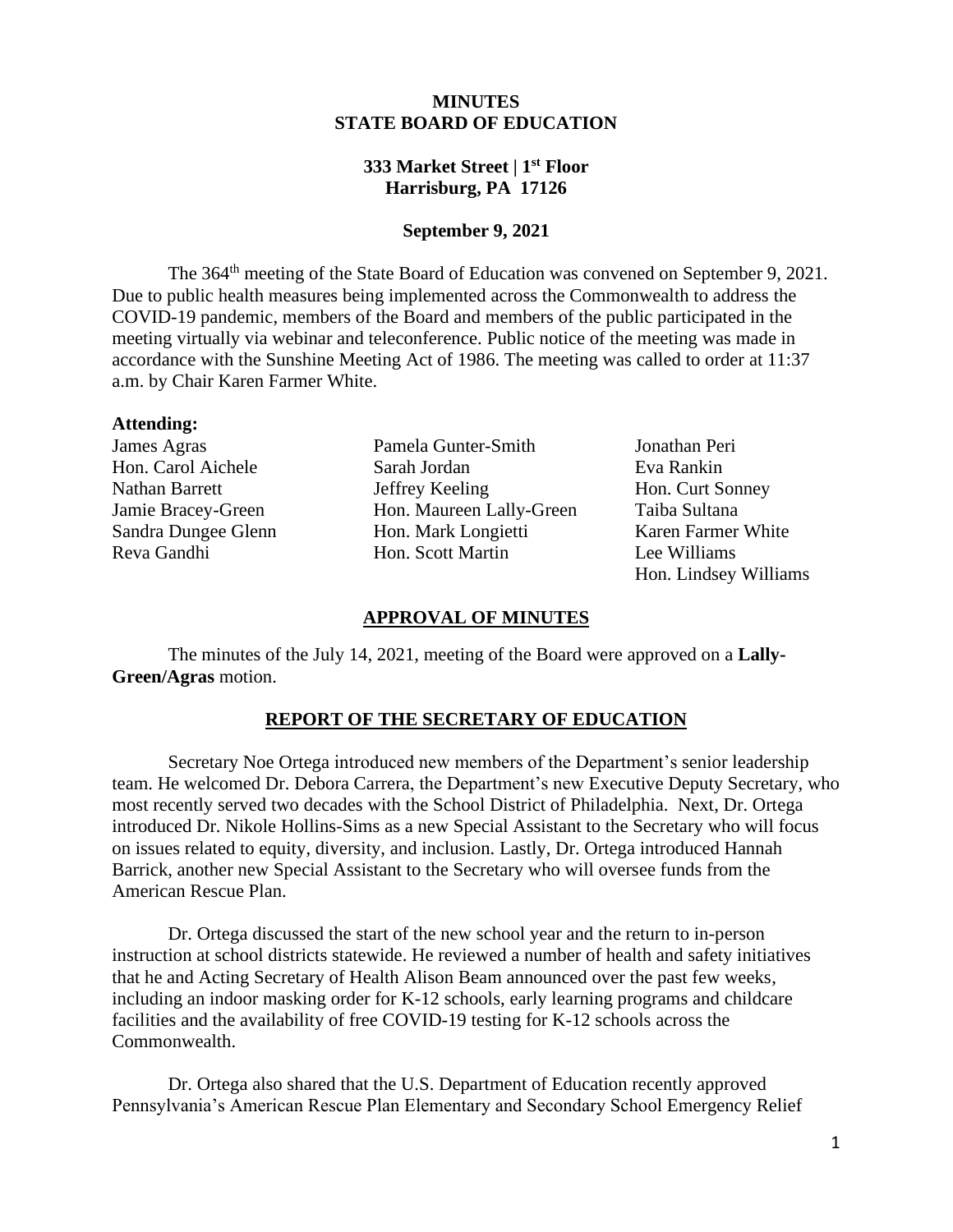(ARP ESSER) fund plan, which has allowed the Department to begin releasing the remaining ARP ESSER funds to school districts.

Finally, Secretary Ortega highlighted the Department's podcast series "PDE Presents" which launched in January 2021.

#### **PUBLIC COMMENT**

Mark Gleason commented on the Board's recent discussion regarding Chapter 49 and spoke to the importance of improving reading instruction. Mr. Gleason said a recent article in the *New York Times* reported that only 15% of educator preparation programs are training elementary school teachers in a way that includes actual instruction on how to teach children how to read with direct instruction and phonics, or the science of reading. Mr. Gleason noted that language in the proposed amendments to Chapter 49 includes structured literacy, and suggested that the Department could go even further to address appropriate instruction in reading.

#### **ACTION ITEMS**

## **APPROVAL OF EXTENUATING CIRCUMSTANCE FOR WAIVERS UNDER SECTION 121 OF THE SCHOOL CODE**

A motion to approve adding the COVID-19 pandemic as an extenuating circumstance for waivers under Section 121 of the Public School Code for the graduating class of 2023, as recommended by the Council of Basic Education, was made by Jeffrey Keeling and seconded by Lee Williams.

VOTE: All were in favor as indicated by unanimous voice vote.

## **FINAL AMENDMENTS TO CHAPTER 49 (CERTIFICATION OF PROFESSIONAL PERSONNEL)**

A motion to approve final amendments to Chapter 49 (Certification of Professional Personnel), as recommended by the Council of Higher Education, was made by Sandra Dungee Glenn and seconded by Jamie Bracey-Green.

 (YEA: Aichele, Barrett, Bracey-Green, Dungee Glenn, Gunter-Smith, Keeling, Lally-Green, VOTE: The motion to approve final amendments to Chapter 49 was approved by a vote of 14-0 Longietti, Martin, Peri, Sonney, Farmer White, Lee Williams and Lindsey Williams)

#### **ANNOUNCEMENTS**

Chair Karen Farmer White called for an Executive Session of the Board for the purpose of consulting with counsel about litigation.

#### **EXECUTIVE SESSION**

The Board met in Executive Session to receive an update on litigation from counsel.